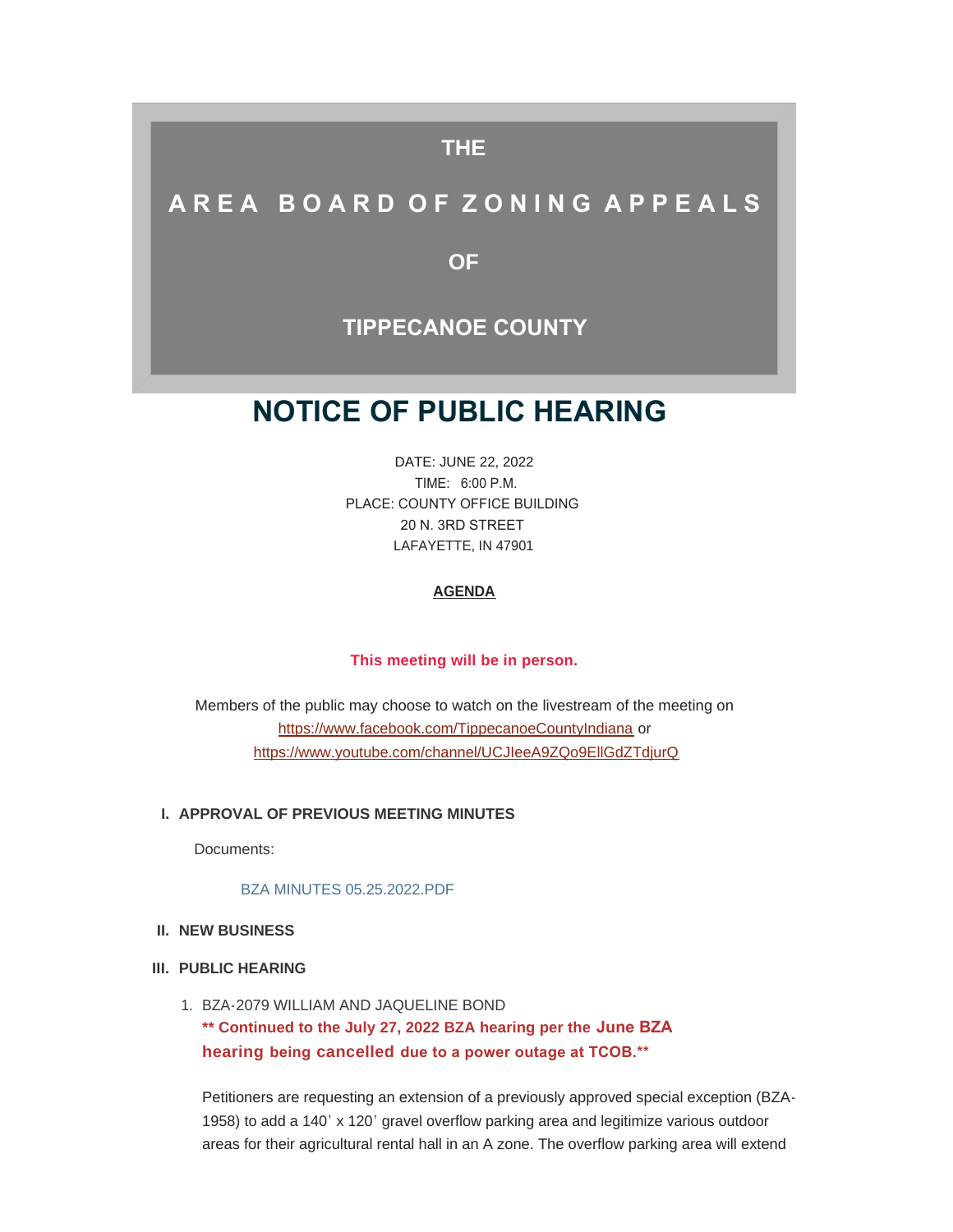north by 120' from the existing approved site area onto property petitioner has leased. Hours of operation will remain the same with events occurring 7 days a week, 8am to midnight. The property is located at 7071 S 100 E, Wea 33 (NW) 22-4 (UZO 3-2).

Documents:

# [BZA-2079 WILLIAM AND JAQUELINE BOND.PDF](http://www.tippecanoe.in.gov/AgendaCenter/ViewFile/Item/12850?fileID=25700)

2. BZA-2080 JAMES ALAN AND TRACI BRATTON

**\*\* Continued to the July 27, 2022 BZA hearing per the June BZA hearing being cancelled due to a power outage at TCOB.\*\***

Petitioners are requesting the following setback variances for a proposed 23' x 24' detached garage in an R1 zone:

- 1. To reduce the side setback from the minimum required 6' to 2' (UZO 2-1- 9) and
- 2. To reduce the rear setback from the minimum required 10' to 2' (UZO 2-1-8).

The site is currently a single-family residence and is located at 256 Washington Street, in Dayton, Sheffield 04 (SW) 22-3.

Documents:

# [BZA-2080 JAMES AND TRACI BRATTON.PDF](http://www.tippecanoe.in.gov/AgendaCenter/ViewFile/Item/12851?fileID=25701)

3. BZA-2081 PATRICK R AND MELINDA C O'NEIL, TRUSTEES OF THE PATRICK R O'NEIL AND MELINDA C O'NEIL REVOCABLE LIVING TRUST *\*\*Continued to the July 27, 2022 hearing per petitioners' request.\*\**

Petitioners are requesting the following variances for a proposed apartment building in a (pending) R4W zone:

- 1. To reduce the lot area from the minimum required 27,750 sq. ft to 10,763 sq. ft (UZO 2-11-5);
- 2. To increase the maximum coverage by all buildings from 40% to 74.4% (UZO 2-11-7);
- 3. To reduce the minimum vegetative coverage from the required 30% to 14.4% (UZO 2-11-7);
- 4. To reduce the front setback from the minimum required 25' to 9'1" (UZO 2- 11-8);
- 5. To reduce the rear setback from the minimum required 25' to 0' (UZO 2-11- 9);
- 6. To increase the maximum building height from 14' (as measured from the ground to the finished floor of the uppermost level) to 45' (UZO 2-11-11);
- 7. To reduce the minimum parking standards from the required 91 parking spaces to 20 spaces (UZO 2-10-12) and;